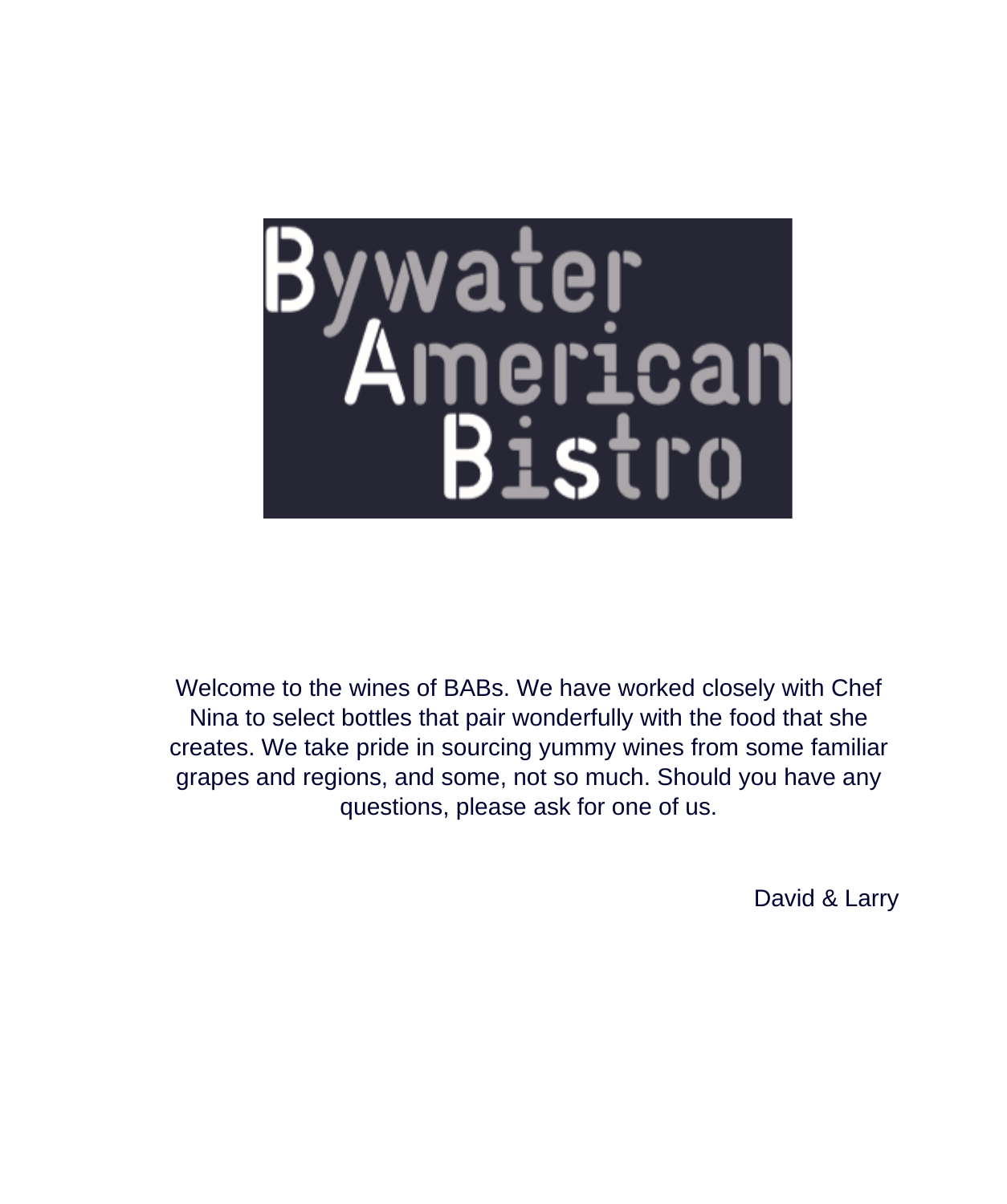## **BUBBLES**

### **France**

| DOMAINE HUET Vouvray Petillant Brut 2015                    |       |
|-------------------------------------------------------------|-------|
| Loire Valley, France<br>Chenin Blanc                        | \$76  |
| JEAN VULLIEN Crémant de Savoie Brut NV                      |       |
| Chardonnay/Jacquère/ Altesse Savoie, France                 | \$60  |
| MAS DAUMAS GASSAC "Folie by Gassac" NV                      |       |
| Chardonnay (Petillant)<br>Vin de France                     | \$55  |
| LOUIS DE GRENELLE "Corail" Saumur Brut Rosé NV              |       |
| <b>Cabernet Franc</b><br>Loire, France                      | \$65  |
| DOMAINE TISSOT Crémant du Jura Extra Brut NV                |       |
| Chardonnay/ Pinot Noir/ Poulsard/ Trousseau<br>Jura, France | \$66  |
| DOMAINE TISSOT Crémant du Jura Rose Extra Brut NV           |       |
| Chardonnay/ Pinot Noir/ Poulsard/ Trousseau<br>Jura, France | \$66  |
| PERRIER-JOUËT Brut Blanc de Blancs NV                       |       |
| Chardonnay Champagne, France                                | \$200 |
| PERRIER-JOUËT Brut NV                                       |       |
| Chardonnay/ Pinot Noir/ Pinot Meunier Champagne, France     | \$180 |
| GONET-MEDEVILLE Premier Cru Extra Brut Rosé NV              |       |
| Chardonnay/ Pinot Noir<br>Champagne, France                 | \$155 |
| GONET-MEDEVILLE Premier Cru Brut Rosé NV                    |       |
| Chardonnay/ Pinot Noir<br>Champagne, France                 | \$155 |
| BÉRÊCHE ET FILS Brut Reserve NV                             |       |
| Chardonnay/ Pinot Noir/ Pinot Meunier<br>Champagne, France  | \$126 |
| BÉRÊCHE ET FILS Campania Remensis Rose 2017                 |       |
| Pinot Noir/ Chardonnay<br>Champagne, France                 | \$210 |
| LAHERTE FRÈRES Blanc de Blancs Brut Nature NV               |       |
| Chardonnay<br>Champagne, France                             | \$117 |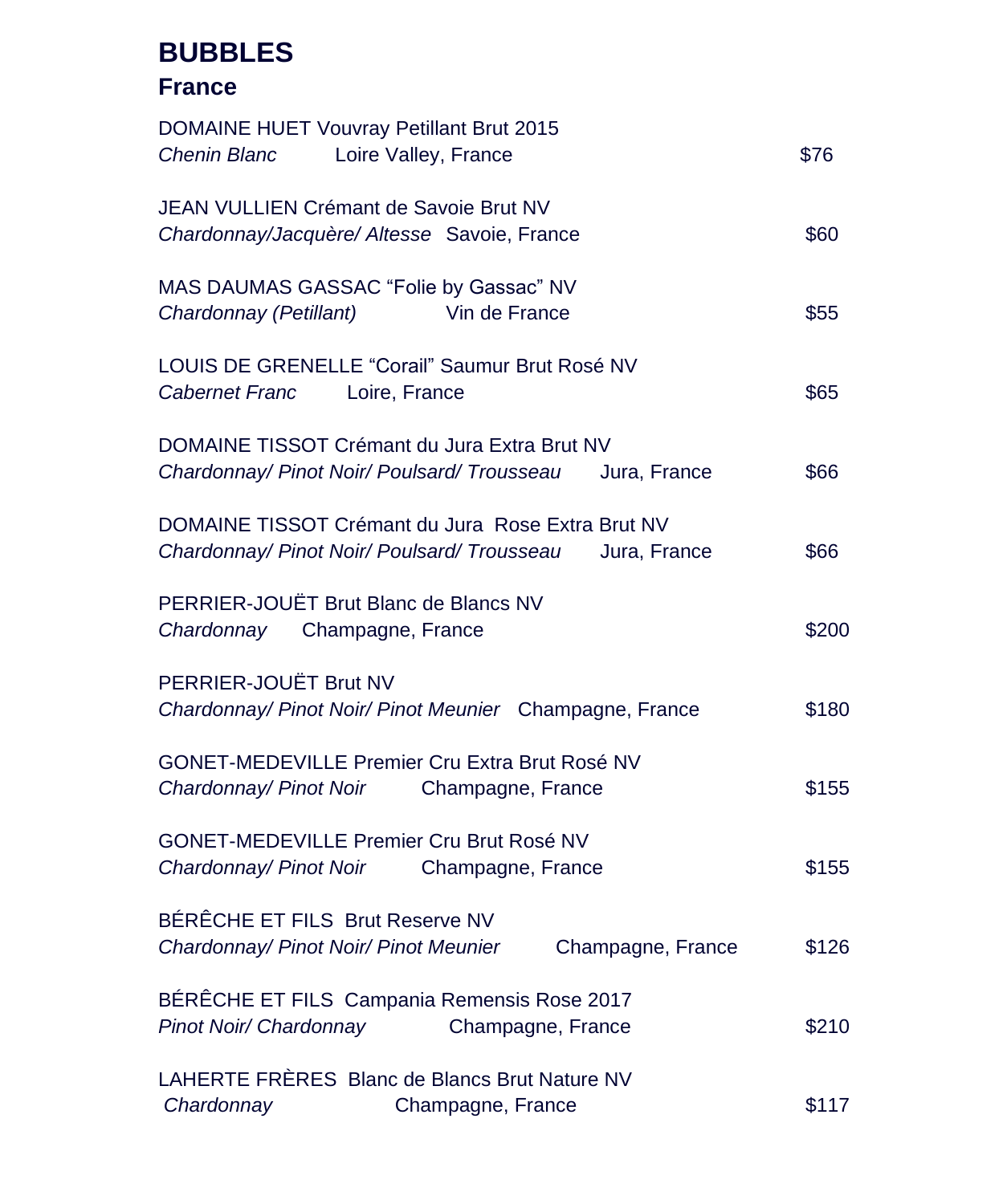| <b>Italy</b>                                                          |                                                                      |      |
|-----------------------------------------------------------------------|----------------------------------------------------------------------|------|
| LE VIGNE DI ALICE NV<br>Boschera/Verdiso/Glera                        | Veneto, Italy                                                        | \$50 |
| ENRICO SERAFINO "Oudeis" Brut 2017<br><b>Pinot Noir/ Chardonnay</b>   | Piedmont, Italy                                                      | \$70 |
| <b>Spain</b>                                                          |                                                                      |      |
| ALFREDO MAESTRO "Le Perdigon" 2020                                    | Pinot Noir/ Garnacha Tintorera (Rosé Pet Nat) Castilla y León, Spain | \$70 |
| BERMEJOS Espumosa Brut Nature 2018<br>Malvasia                        | Lanzarote, Canary Islands, Spain                                     | \$98 |
| <b>Eastern Europe</b>                                                 |                                                                      |      |
| <b>KEUSH Origins Brut NV</b><br>Voskehat/ Khatoun                     | Vayots Dzor, Armenia                                                 | \$65 |
| <b>Argentina</b>                                                      |                                                                      |      |
| Stella Crinita "Omaggio" Pet Nat Brut 2021<br><b>Cabernet Franc</b>   | Mendoza, Argentina                                                   | \$66 |
| <b>USA</b>                                                            |                                                                      |      |
| DIVISION "Gamine" 2019<br>Grenache (Pet Nat) Applegate Valley, Oregon |                                                                      | \$70 |
| <b>CARBONISTE 2020</b><br>Albariño                                    | Napa Valley, California                                              | \$65 |
| EYRIE VINEYARDS "Spark" Rose NV<br>Pinot Noir/ Pinot Gris/ Chasselas  | Dundee Hills, Oregon                                                 | \$69 |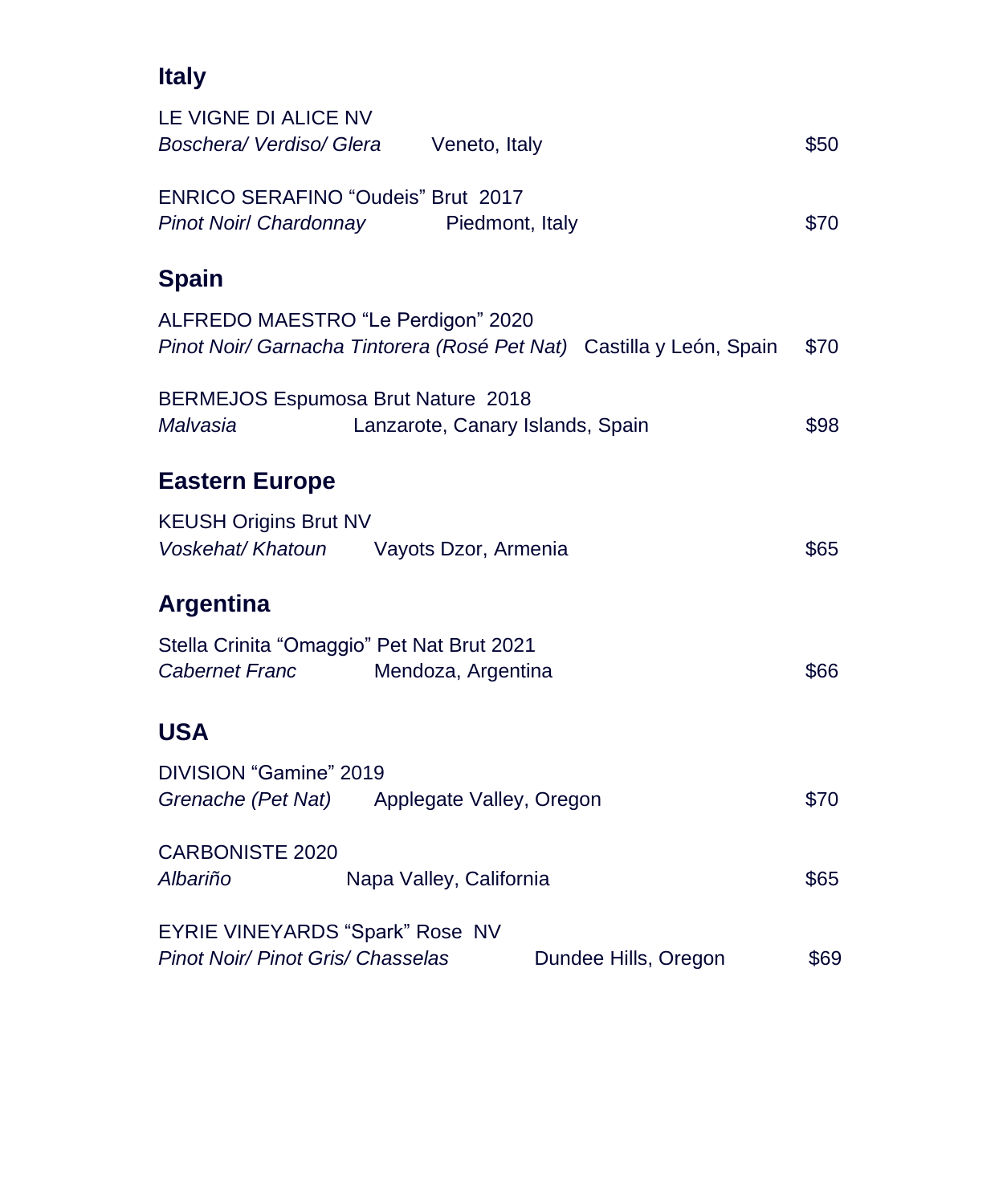# **ROSÉ France**

| DOMAINE BECHTOLD "Comme un Rouge Grand Cru" 2019<br><b>Pinot Gris</b><br>Alsace, France                      | \$90  |
|--------------------------------------------------------------------------------------------------------------|-------|
| CLOS CIBONNE "Tibouren" 2019<br><b>Tibouren</b><br>Provence, France                                          | \$70  |
| CHATEAU PRADEAUX Bandol 2019<br>Mourvèdre/ Cinsault<br>Provence, France                                      | \$75  |
| MAS DE GOURGONNIER Les Baux de Provence 2019<br>Grenache/ Cabernet Sauvignon/ Mourvèdre<br>Provence, France. | \$63  |
| CLOS DES GRILLONS "Une lle" 2019<br>Mourvèdre Loire Valley, France                                           | \$85  |
| DOMAINE TRIENNES Méditerranée 2020<br>Mourvèdre/ Grenache/ Cinsault Provence, France                         | \$50  |
| <b>Italy</b>                                                                                                 |       |
| DINAMO "Nucleo 3" 2020<br>Sangiovese/ Gamay del Trasimeno (1 L Rosato) Umbria, Italy                         | \$75  |
| <b>Spain</b>                                                                                                 |       |
| DOMINIO del ÁGUILA "Pícaro Clarete" 2016<br>Tempranillo/ Garnacha/ Bobal/ Albillo Ribera del Duero, Spain    | \$70  |
| ELS JELIPINS 2016<br><b>Sumoll</b><br>Penedès, Spain                                                         | \$115 |
| <b>Germany</b>                                                                                               |       |
| ENDERLE & MOLL "Grauburgunder" 2020<br>Grauburgunder<br>Baden, Germany                                       | \$65  |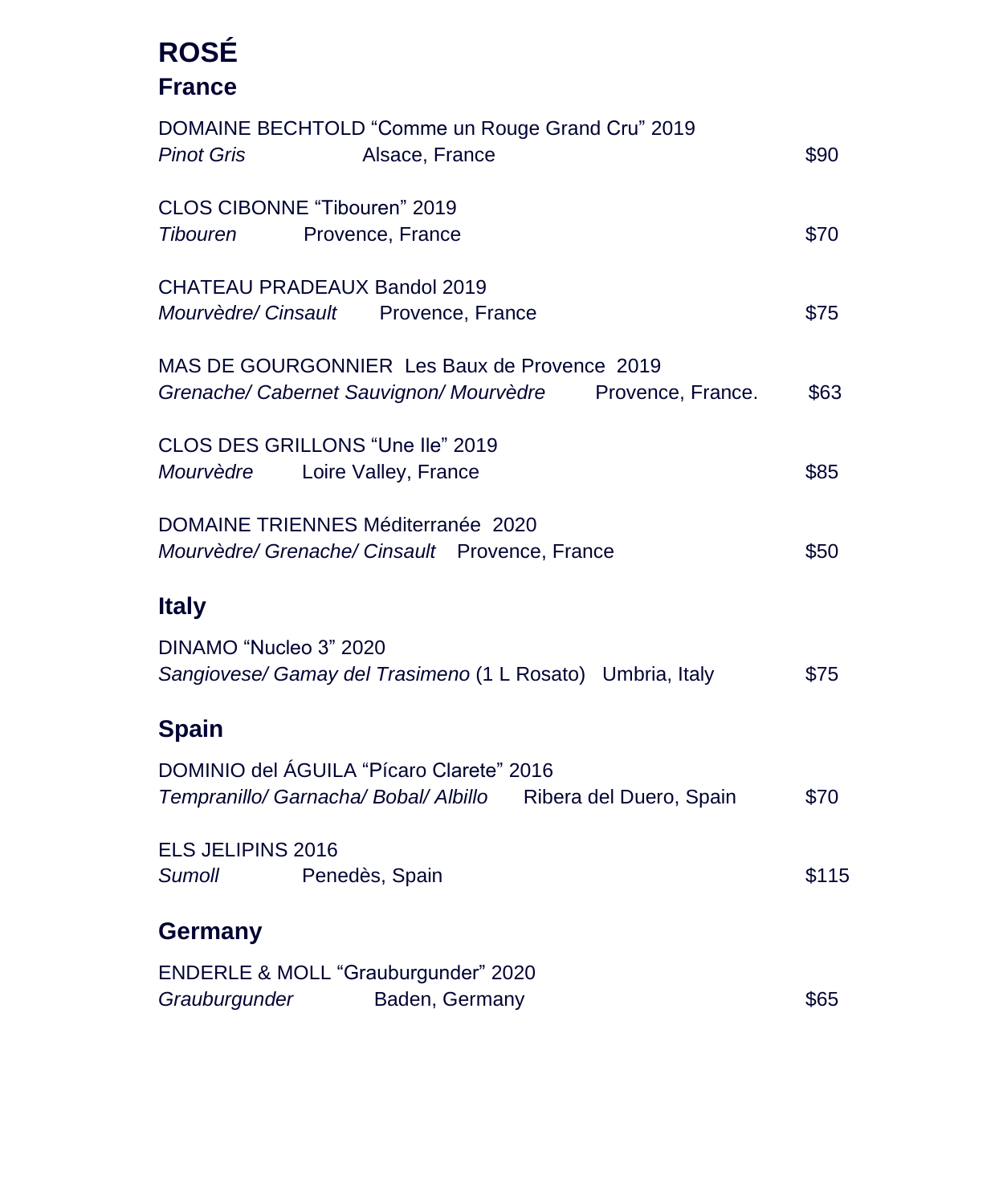## **WHITE WINE**

#### **France**

| LUNEAU PAPIN Muscadet Serve et Maine Sur Lie "Clos des Allees" 2019<br>Melon de Bourgogne Loire, France  | \$66  |
|----------------------------------------------------------------------------------------------------------|-------|
| CHATEAU SOUCHERIE Anjou "Les Rangs de Long" 2020<br>Chenin Blanc Loire, France                           | \$60  |
| DOMAINE HUET Vouvray "Le Mont" 2019<br><b>Chenin Blanc</b><br>Loire, France                              | \$100 |
| DOMAINE DE REUILLY Reuilly "Les Pierres Plates" 2019<br>Sauvignon Blanc<br>Loire, France                 | \$60  |
| LUCIEN CROCHET Sancerre 2020<br>Sauvignon Blanc<br>Loire, France                                         | \$90  |
| ANDRÉ & MICHEL QUENARD Chignin Bergeron "Les Terrasses" 2017<br>Savoie, France<br>Roussanne              | \$75  |
| DOMAINE DU PELICAN Arbois "Ouillé" 2017<br>Savagnin<br>Jura, France                                      | \$110 |
| DOMAINE DE MONTBOURGEAU L'Étoile<br>2018<br>Chardonnay/ Savagnin<br>Jura, France                         | \$82  |
| <b>RENE ROSTAING Les Lezardes</b><br>2018<br>Viognier<br>Rhone Valley, France                            | \$83  |
| FAMILLE SAVARY Chablis "Vieilles Vignes" 2020<br>Chardonnay<br>Burgundy, France                          | \$85  |
| REMOISSENET PERE ET FILS Bourgogne Blanc 2017<br>Chardonnay<br>Burgundy, France                          | \$78  |
| <b>DOMAINE PAUL GARAUDET Meursault "Vieilles Vignes" 2018</b><br>Chardonnay<br>Burgundy, France          | \$140 |
| DOMAINE THEVENET & FILS St Veran "Clos l'Ermitage Vielles Vignes" 2019<br>Chardonnay<br>Burgundy, France | \$60  |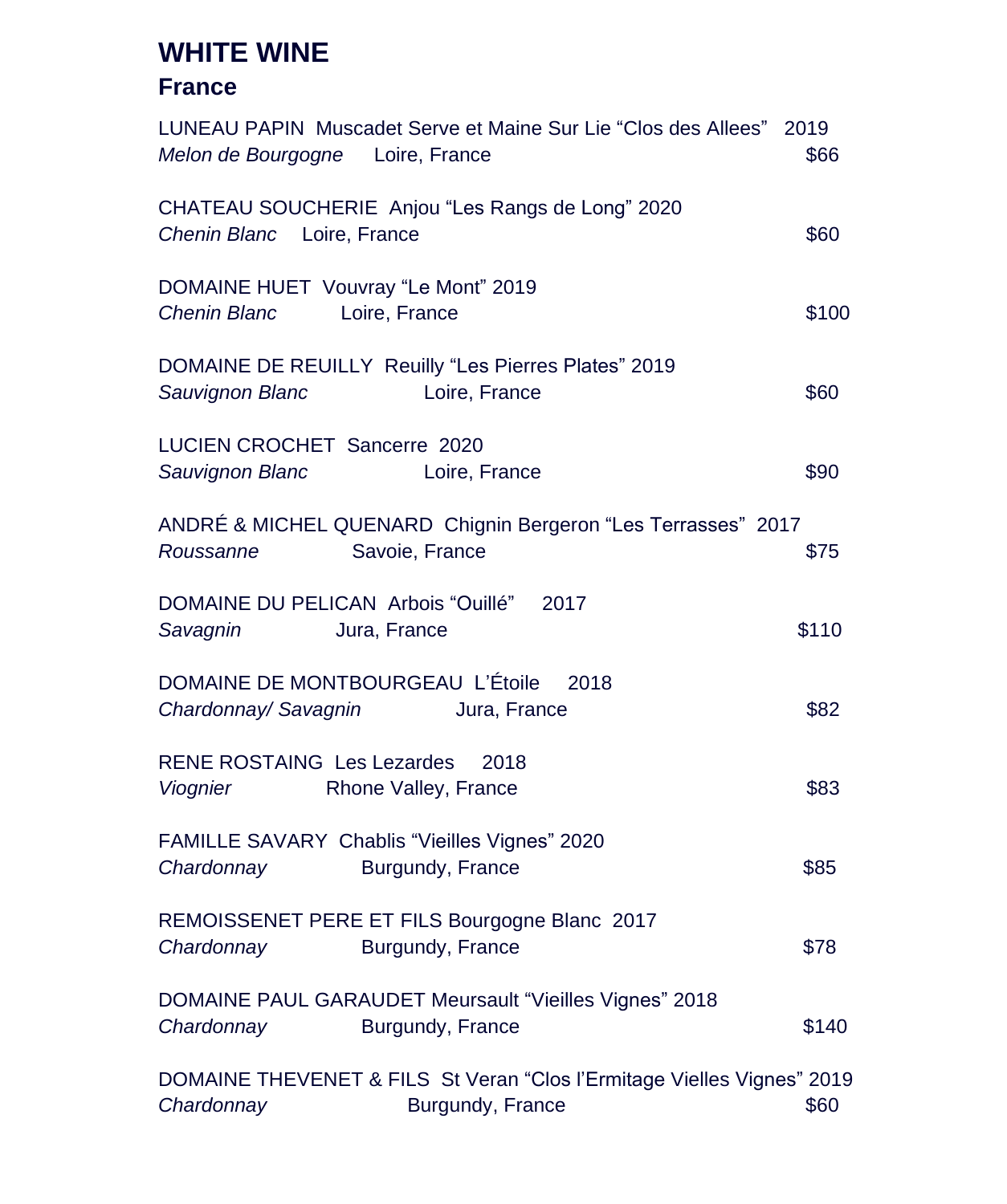| <b>LOUIS LATOUR Meursault Premier Cru 2017</b><br>Chardonnay Burgundy, France                                          | \$155 |
|------------------------------------------------------------------------------------------------------------------------|-------|
| ALAIN CHAVY "Les Charmes" Puligny-Montrachet 2019<br>Burgundy, France<br>Chardonnay                                    | \$250 |
| DOMAINE COMTE ABBATUCCI "Cuvee Faustine" 2017<br>Corsica, France<br><b>Vermentinu</b>                                  | \$99  |
| DOMAINE COMTE ABBATUCCI "Diplomate d'Empire" 2016<br>Vermentinu/ Rossola Bianca/ Biancu Gentile<br>Corsica, France     | \$165 |
| <b>Italy</b>                                                                                                           |       |
| ANGELO NERO Roero Arneis "Perdaudin" 20219<br>Roero Arneis<br>Piedmont, Italy                                          | \$68  |
| TIBERIO Trebbiano d'Abruzzo 2020<br>Trebbiano<br>Tuscany, Italy                                                        | \$65  |
| VITEADOVEST "Rina" 2017<br>Grillo/ Catarratto (Orange)<br>Sicily, Italy                                                | \$70  |
| ELENA WALCH 2021<br><b>Pinot Grigio</b><br>Alto Adige, Italy                                                           | \$58  |
| TENUTA TERRE NERE Etna Bianco Superiore 2019<br>Carricante/Cattarrato/ Inzolia/ Grecanico<br>Sicily, Italy             | \$90  |
| <b>Spain</b>                                                                                                           |       |
| JAUME PRATS "Jaumet" 2019<br>Field Blend (Orange)<br>Mallorca, Spain                                                   | \$90  |
| ANIMA MUNDI "Gres" 2020<br>Xarel-lo<br>Penedès, Spain                                                                  | \$70  |
| LOS CONEJOS MALDITOS "Blanco Con Madre" 2019<br>Malvar/ Arién (Unfiltered)<br>Castilla, Spain                          | \$55  |
| <b>COSTERS DEL PRIORAT "Blanc de Pissares" 2020</b><br>Garnacha Blanca/ Macabeo/ Pedro Ximénez<br><b>Priorat Spain</b> | \$75  |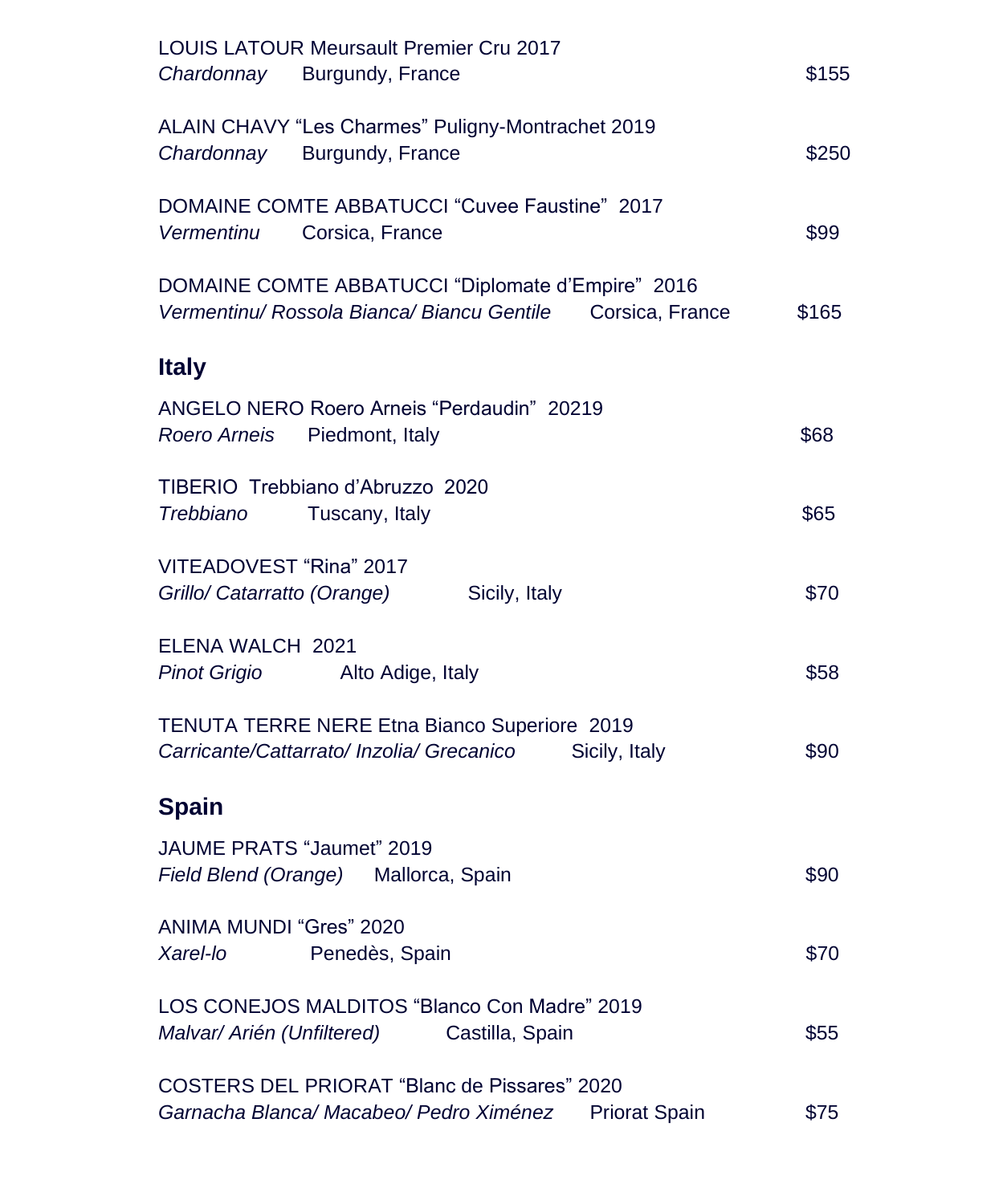| BERNARDO ESTÉVEZ "Chánselus" 2015<br>Lado/Treixadura (White) Ribeiro, Spain                        | \$115 |
|----------------------------------------------------------------------------------------------------|-------|
| Germany                                                                                            |       |
| PETER LAUER "Kern Fass 9" 2019<br>Mosel, Germany<br>Riesling                                       | \$120 |
| PETER LAUER "Stirn Grosse Lage" 2020<br>Riesling<br>Mosel, Germany                                 | \$120 |
| <b>LEITZ Riesling Feinherb 2020</b><br>Riesling<br>Rheingau, Germany                               | \$60  |
| <b>Greece</b>                                                                                      |       |
| <b>MERCOURI ESTATE "Foloi" 2020</b><br>Roditis/Viognier Peloponnese, Greece                        | \$50  |
| <b>Cyprus</b>                                                                                      |       |
| TSIAKKAS 2020<br>Xynisteri (White) Limassol, Cyprus                                                | \$50  |
| <b>Argentina</b>                                                                                   |       |
| BODEGA CHACRA "Manque" 2020<br>Chardonnay Rio Negro, Chile                                         | \$126 |
| <b>Chile</b>                                                                                       |       |
| VIÑA GONZÁLEZ BASTÍAS "Naranjo" 2020<br>Pink Moscatel/ Torontel/ Pais (Orange) Maule Valley, Chile | \$65  |
| <b>GRILLOS CANTORES "Minena" 2019</b><br>Corinto (Chasselas) Itata, Chile                          | \$52  |
| <b>USA</b>                                                                                         |       |
| ARNOT ROBERTS Watson Ranch 2020<br>Chardonnay<br>Napa Valley, California                           | \$95  |
| <b>DOMAINE SERENE Evenstad Reserve 2015</b><br>Chardonnay<br>Dundee Hills, Oregon                  | \$140 |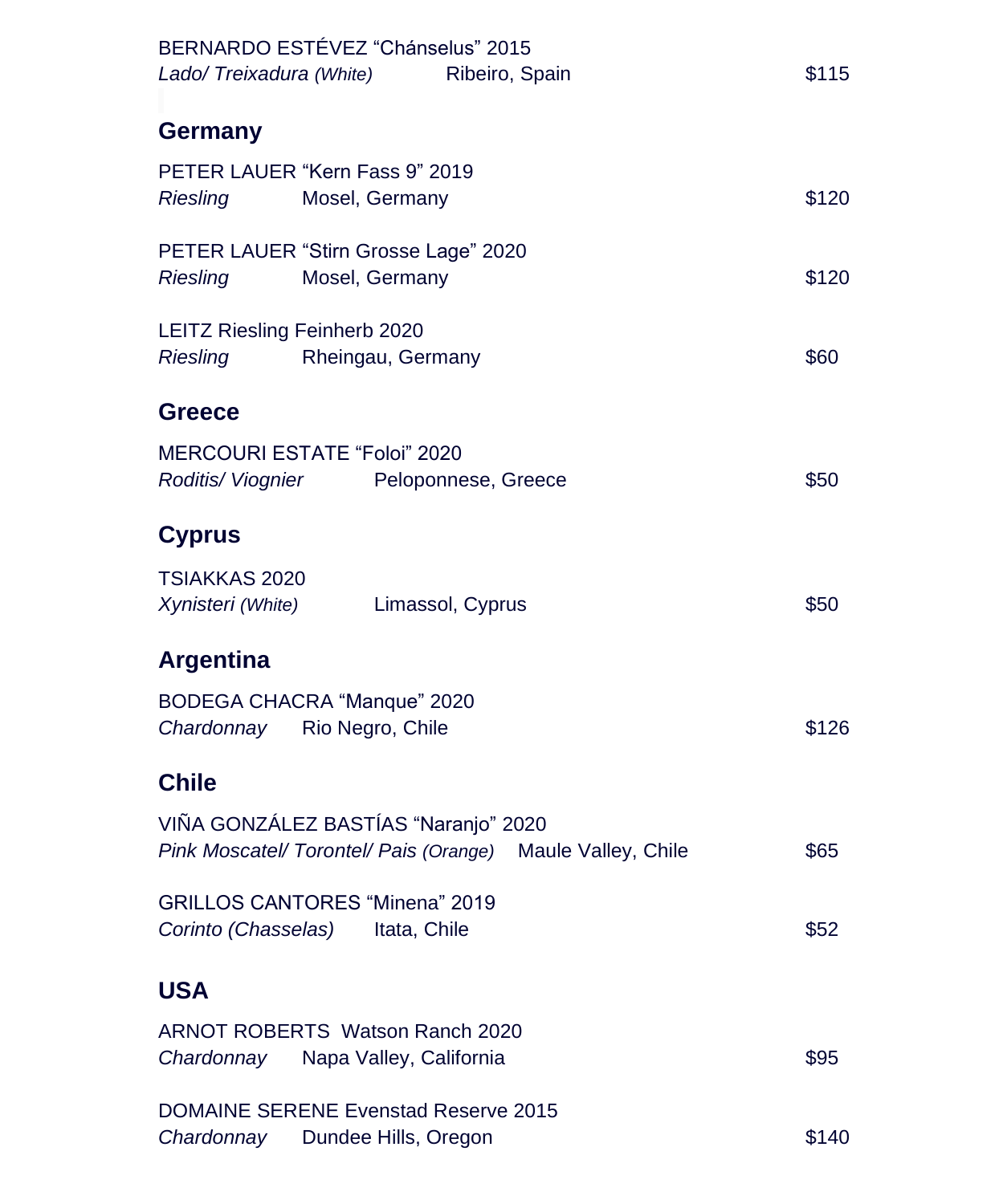| DOMAINE DROUHIN "Arthur" 2020         |                           |       |
|---------------------------------------|---------------------------|-------|
| Chardonnay Dundee Hills, Oregon       |                           | \$99  |
| PAHLMEYER 2013                        |                           |       |
| Chardonnay Napa Valley, California    |                           | \$140 |
| <b>CAMERON "Clos Electrique" 2015</b> |                           |       |
| Chardonnay                            | Dundee, Oregon            | \$150 |
| JORDAN 2015                           |                           |       |
| Chardonnay Russian River Valley, CA   |                           | \$90  |
| LIEU DIT 2020                         |                           |       |
| Sauvignon Blanc                       | Santa Ynez Valley, CA     | \$70  |
| LIEU DIT 2021                         |                           |       |
| Melon de Bourgogne<br>\$56            | Santa Maria Valley, CA    |       |
| SANDHI VINTNERS 2020                  |                           |       |
| Chardonnay                            | Central Coast, California | \$56  |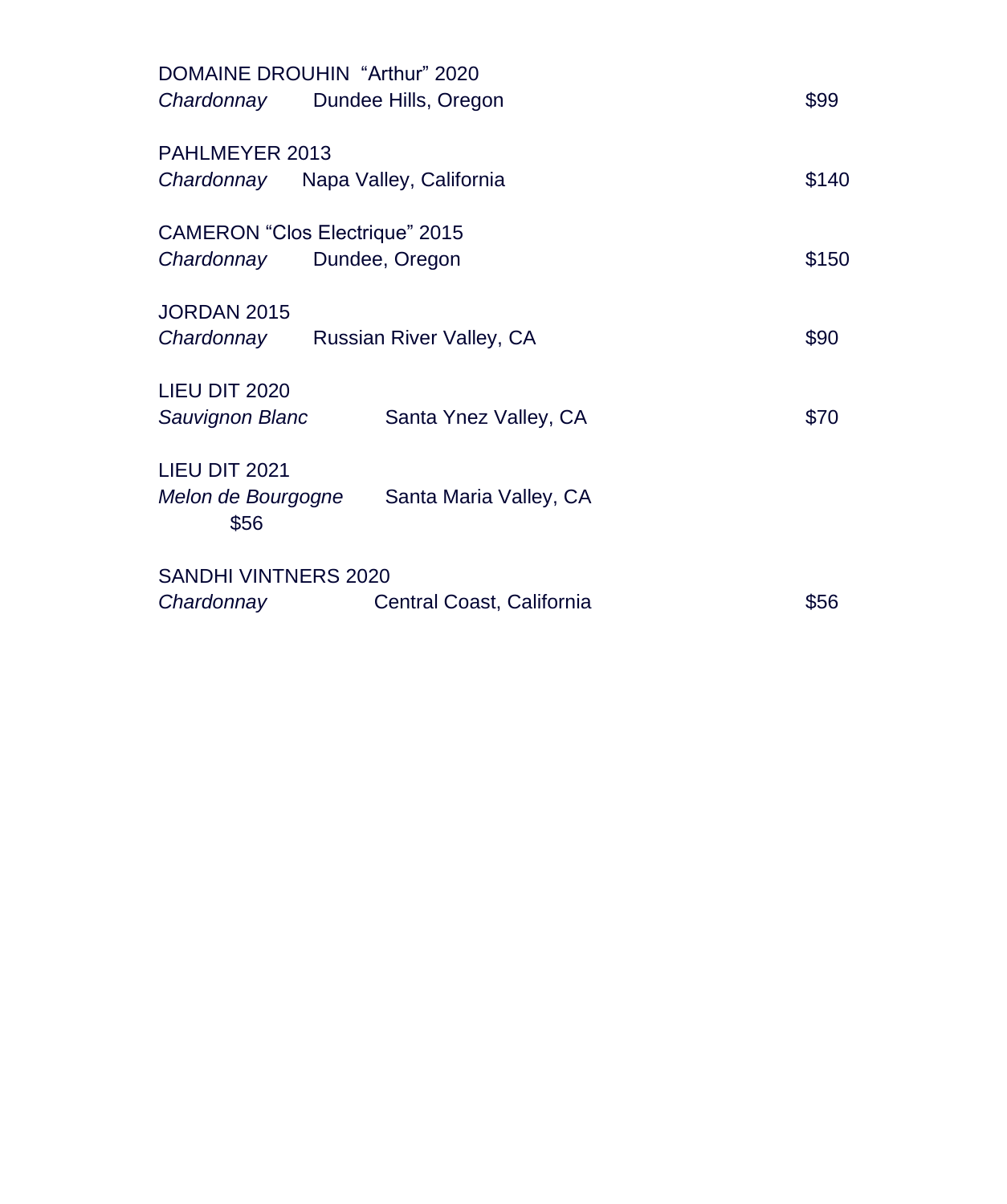#### **RED WINE**

#### **France**

| CATHERINE & PIERRE BRETON Bourgueil "Trinch" 2020<br><b>Cabernet Franc</b><br>Loire Valley, France                         |       | \$65  |
|----------------------------------------------------------------------------------------------------------------------------|-------|-------|
| CHÂTEAU DE SAINT COSME 2019<br>Syrah/ Mourvèdre/ Grenache Côte du Rhône, France                                            |       | \$60  |
| DOMAINE DE LA MORDOREE 2020<br>Syrah/ Mourvèdre/ Grenache Côte du Rhône, France                                            |       | \$57  |
| DOMAINE J. DENUZIÈRE Cornas 2015<br>Syrah<br>Côte du Rhône, France                                                         |       | \$130 |
| DELAS FRÈRES "Haute Pierre" 2017<br>Grenache/ Syrah<br>Châteauneuf-du-Pape, France                                         |       | \$170 |
| CHÂTEAU BONALGUE Pomerol 2014<br>Merlot/ Cabernet Franc<br>Bordeaux, France                                                |       | \$140 |
| CHÂTEAU LASSÈGUE "Lassègue" Saint-Émilion Grand Cru 2016<br>Merlot/ Cabernet Franc/ Cabernet Sauvignon<br>Bordeaux, France |       | \$150 |
| MAISON BLANCHE Montagne Saint-Émilion 2018<br>Merlot/ Cabernet Sauvignon<br>Bordeaux, France                               |       | \$90  |
| LA DAME DE MONTROSE Saint Estephe 2016<br>Merlot/ Cabernet Sauvignon/ Cabernet Franc Bordeaux, France                      |       | \$183 |
| CHÂTEAU MOULIN DE TRICOT Haut Médoc 2018<br>Cabernet Sauvignon/ Merlot Bordeaux, France                                    | \$95  |       |
| LA CROIX DE BEAUCAILLOU Saint Julien 2010<br>Cabernet Sauvignon/ Merlot<br>Bordeaux, France                                | \$235 |       |
| NICOLAS CARMARANS "Mauvais Temps" 2020<br>Fer Servadou<br>Aveyron, France                                                  |       | \$100 |
| NICOLAS CARMARANS "Claude"<br>Fer Servadou (1.5L)<br>Aveyron, France                                                       |       | \$175 |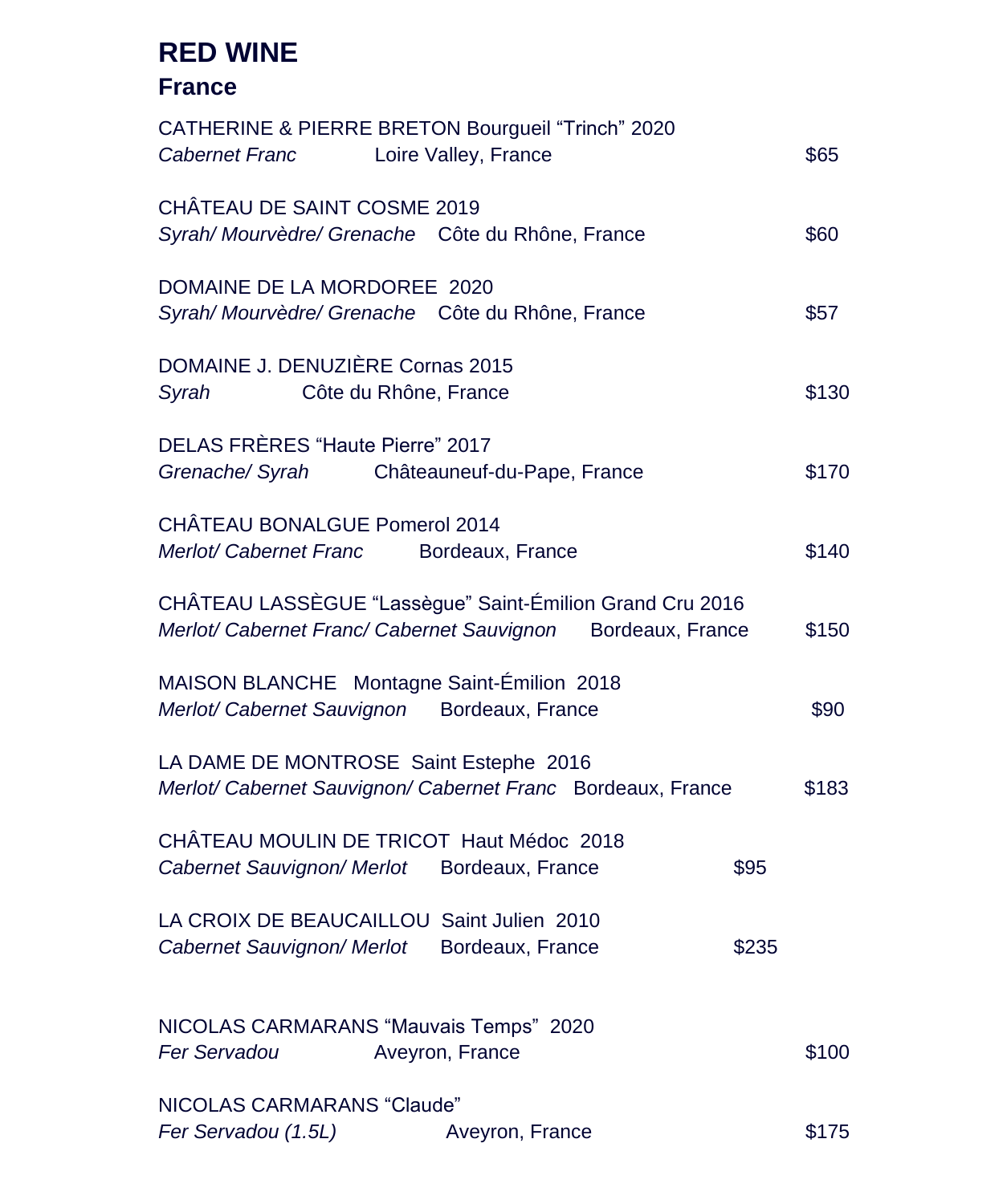| <b>DOMAINE CHAPEL Fleurie</b><br>2020<br>Beaujolais, France<br>Gamay                                      | \$110 |
|-----------------------------------------------------------------------------------------------------------|-------|
| JEAN PAUL BRUN Moulin a Vent "Terres Dorees" 2018<br>Beaujolais, France<br>Gamay                          | \$63  |
| RENE LECLERC Bourgogne 2019<br><b>Pinot Noir</b><br>Burgundy, France                                      | \$90  |
| CLOS DU MOULIN AUX MOINES Bourgogne 2018<br><b>Pinot Noir</b><br>Burgundy, France                         | \$78  |
| DOMAINE BLAIN GAGNARD Chassagne Montrachet Morgeort 1er Cru 2017<br><b>Pinot Noir</b><br>Burgundy, France | \$156 |
| PIERRE GELIN "Clos de Meixvelle" Gevrey-Chambertin 2018<br><b>Pinot Noir</b><br>Burgundy, France          | \$210 |
| ANNE ET HERVE SIGAUT Chambolle Musigny 2018<br>Burgundy, France<br><b>Pinot Noir</b>                      | \$162 |
| LES FOULARDS ROUGES "Octobre" 2021<br>Syrah/ Grenache<br>Languedoc, France                                | \$65  |
| CHATEAU D'OUPIA Minervois "Tradition" 2018<br>Carignan/Syrah/Grenache<br>Languedoc, France                | \$55  |
| DOMAINE CAZES "EGO" Côtes du Roussillon 2017<br>Grenache/ Syrah/ Mourvedre Roussillon, France             | \$55  |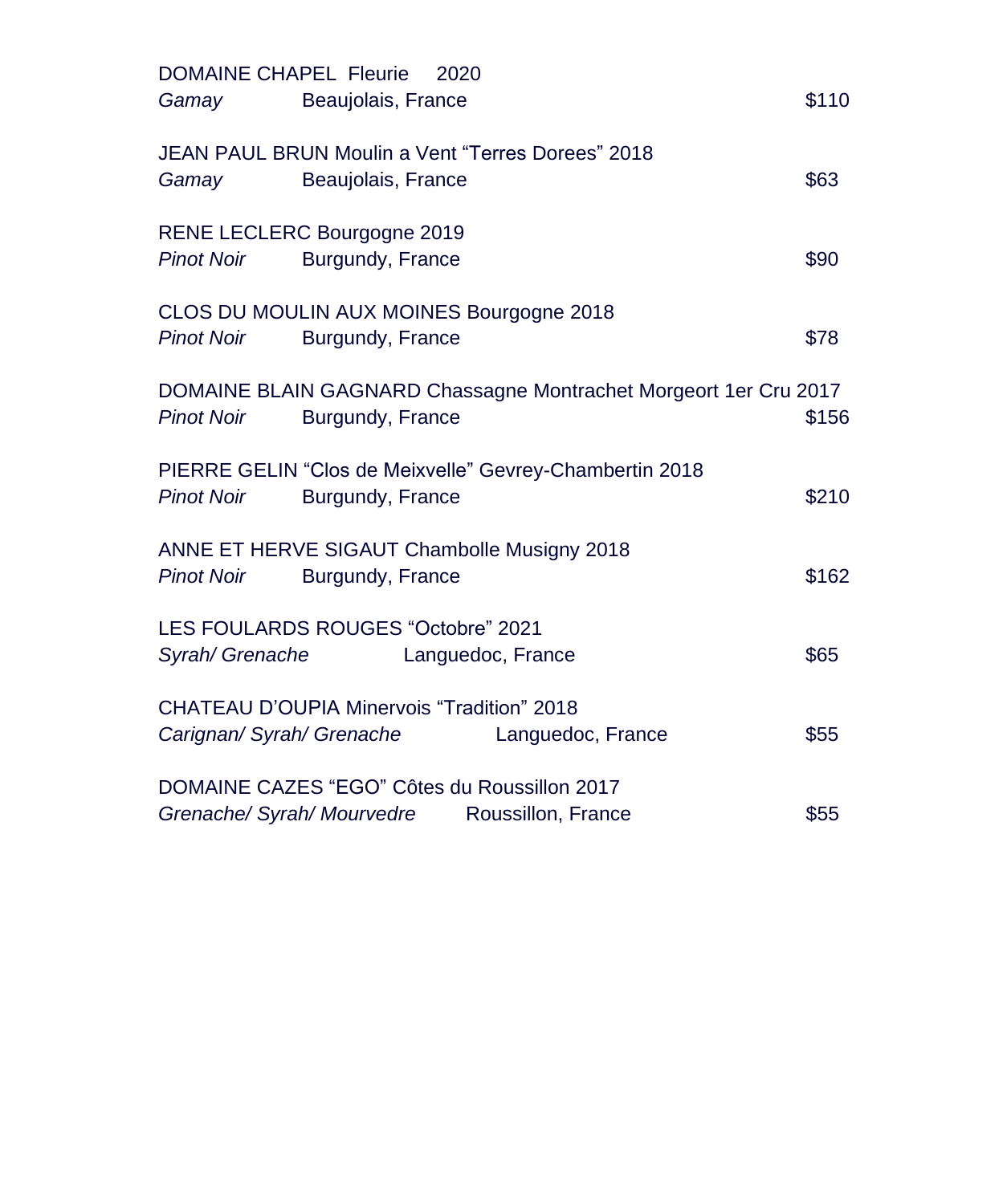| <b>Italy</b>                                                                                                  |       |
|---------------------------------------------------------------------------------------------------------------|-------|
| CAVES DE DONNAS Valle d'Aoste 2018<br>Nebbiolo, Freisa, Neyret<br>Piedmont, Italy                             | \$80  |
| COLOMBERA & GARELLA Bramaterra 2016<br>Nebbiolo, Croatin, Vespolina<br>Piedmont, Italy                        | \$115 |
| AR. PE. PE. Valtellina Superiore "Sassella Riserva, Stella Retica" 2015<br>Piedmont, Italy<br><b>Nebbiolo</b> | \$126 |
| AR. PE. PE. Valtellina Superiore "Sassella Riserva, Rocche Rosse" 2013<br>Nebbiolo<br>Piedmont, Italy         | \$240 |
| G.D. VAJRA Langhe Nebbiolo 2020<br>Nebbiolo<br>Piedmont, Italy                                                | \$75  |
| PAITIN Barbaresco "Sori Paitin Serraboella" 2017<br>Nebbiolo<br>Piedmont, Italy                               | \$123 |
| FONTANAFREDDA Barolo "Serralunga d'Alba" 2015<br>Nebbiolo<br>Piedmont, Italy                                  | \$117 |
| SCARPA "La Selva Di Moirano" 2018<br><b>Brachetto</b><br>Monferrato, Italy                                    | \$90  |
| MONTEVERTINE "Le Pergole Torte" 2015<br>Sangiovese<br>Tuscany, Italy                                          | \$230 |
| LA TORRE Rosso di Montalcino 2018<br>Sangiovese<br>Tuscany, Italy                                             | \$95  |
| MASSERIA LI VELI "Susamaniello" 2020<br>Salento, Italy<br>Susamaniello                                        | \$60  |
| <b>TENUTA TERRE NERE Etna Rosso 2019</b><br>Nerello Mascalese/Nerello Capuccio<br>Sicily, Italy               | \$73  |
| <b>Spain</b>                                                                                                  |       |

|        | DESCENDIENTES DE J. PALACIOS "Moncerbal" 2014 |       |
|--------|-----------------------------------------------|-------|
| Mencia | Bierzo, Spain                                 | \$235 |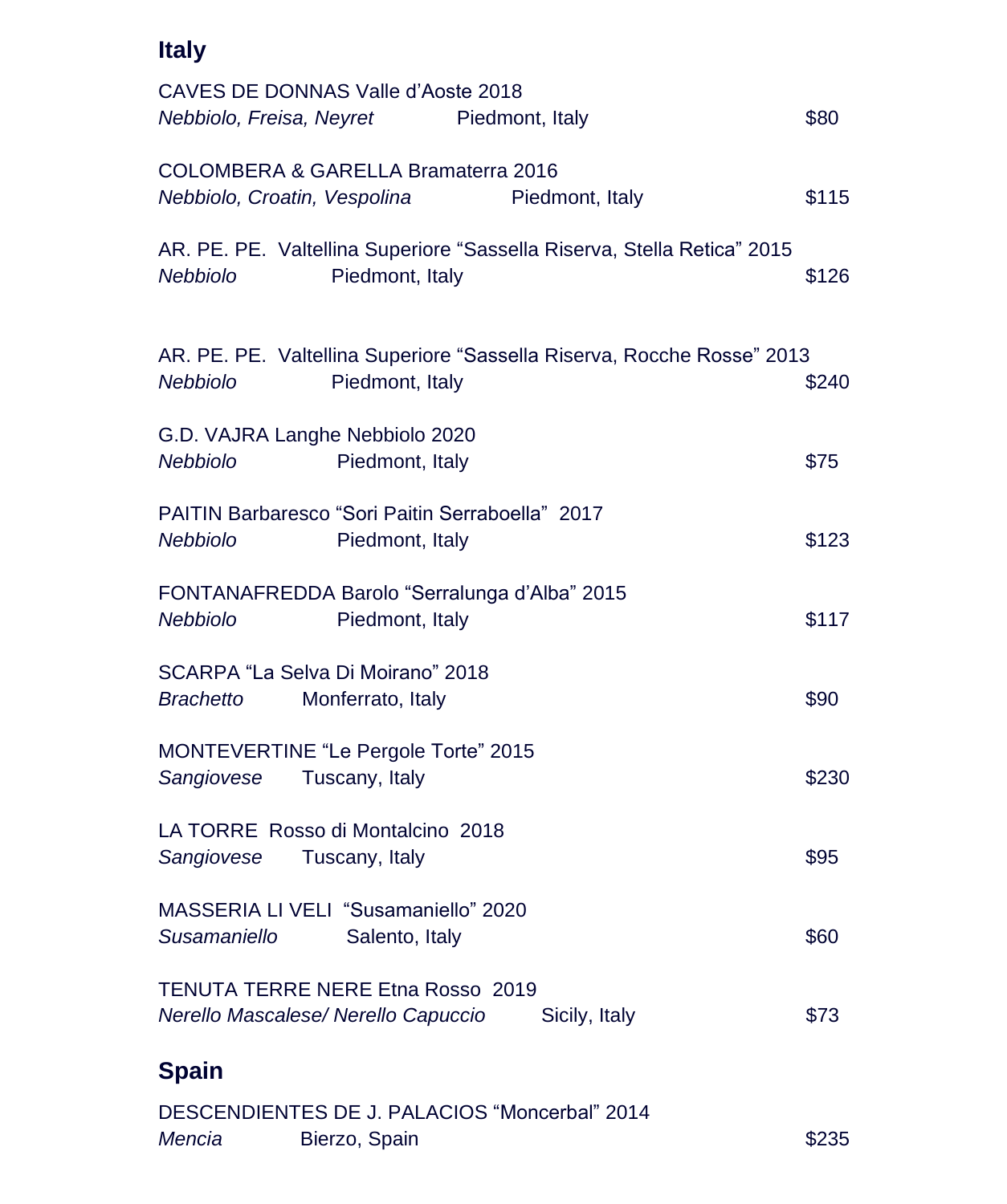| Mencia<br>Bierzo, Spain                               | DESCENDIENTES DE J. PALACIOS "Villa Corullon" 2017         |      | \$125 |
|-------------------------------------------------------|------------------------------------------------------------|------|-------|
| DOMINIO DE PINGUS "Psi" 2019<br>Tempranillo           | Ribera del Duero, Spain                                    |      | \$75  |
| LOPEZ DE HEREDIA Rioja "Tondonia" 2009<br>Tempranillo | Ribera del Duero, Spain                                    |      | \$114 |
| <b>CAMINO DE NAVAHERREROS 2019</b><br>Garnacha        | Madrid, Spain                                              |      | \$60  |
| Garnacha                                              | BODEGA MARANONES "30,000 Maravedies" 2017<br>Madrid, Spain |      | \$60  |
| <b>Czech Republic</b>                                 |                                                            |      |       |
| STAVEK "Mladý Boček" 2018                             | Rubinet/ Sevar (Red) Moravia, Czech Republic               |      | \$75  |
| <b>Austria</b>                                        |                                                            |      |       |
| <b>MORIC 2019</b><br>Blaufränkisch                    | Burgenland, Austria                                        |      | \$75  |
| <b>Argentina</b>                                      |                                                            |      |       |
| Stella Crinita<br>2021<br>Petite Verdot               | Mendoza, Argentina.                                        | \$66 |       |
| <b>Chile</b>                                          |                                                            |      |       |
| MACATHO "Tinajacura" 2019<br>Cinsault/ Carignan       | Itata Valley, Chile                                        |      | \$65  |
| MACATHO "Cana Dulce" 2019<br>Cinsault                 | Itata Valley, Chile                                        |      | \$70  |